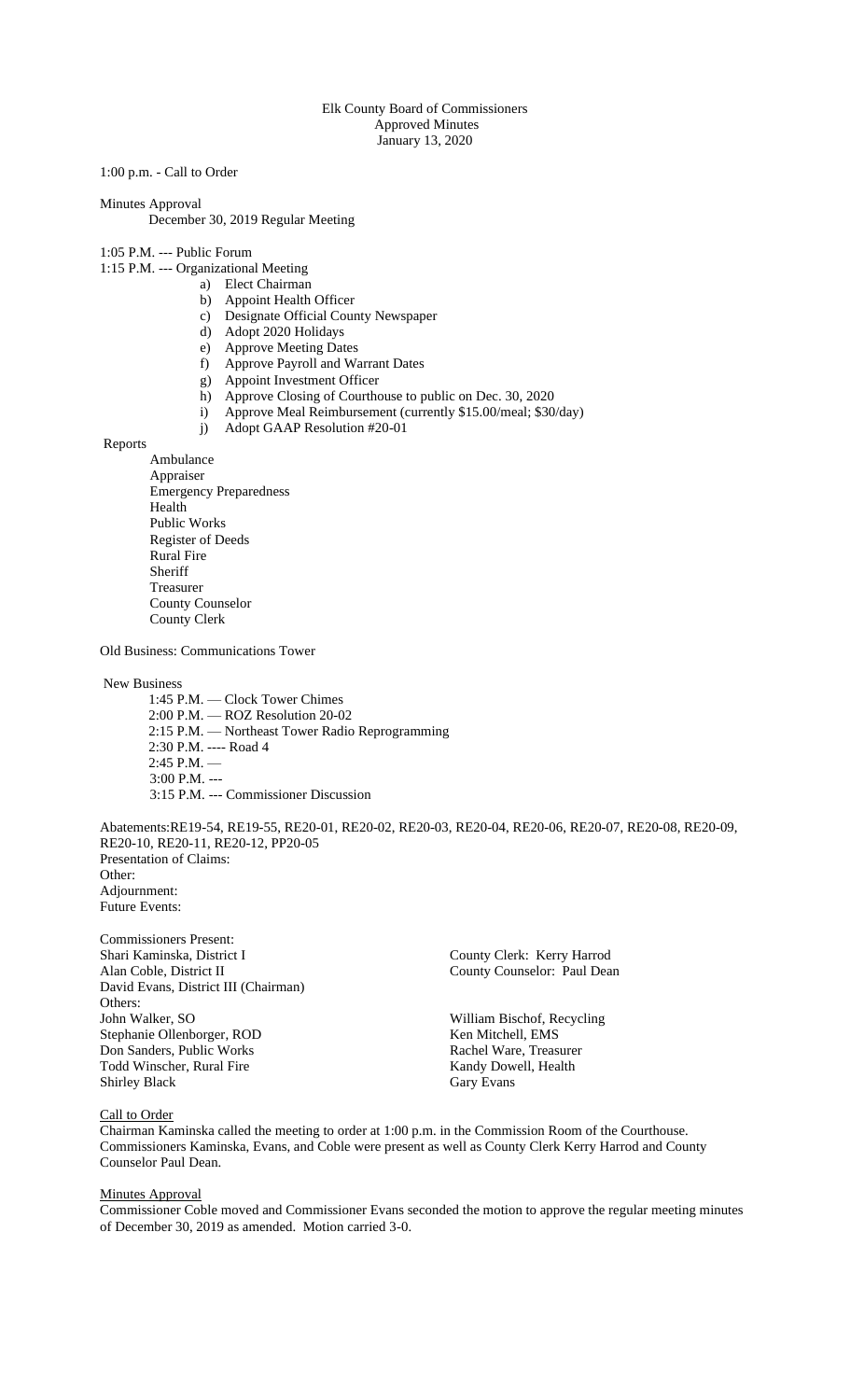### Public Forum

Shirley Black stated she would like to see the County repair the chimes in the clock tower of the courthouse. Mrs. Black said the estimate cost from Electric Time Company is \$1,341.00 plus shipping for the repairs. The chimes have been broken since July.

## Elect Chairman

Commissioner Coble moved and Commissioner Kaminska seconded the motion to elect David Evans as the chairman for 2020. Motion carried 3-0.

Chairman Evans moved and Commissioner Kaminska seconded the motion to appoint Alan Coble as the vice chairman for 2020. Motion carried 2-1.

#### Appoint Health Officer

Commissioner Kaminska moved and Commissioner Coble seconded the motion to appoint Kandy Dowell as Health Officer. Motion carried 3-0.

#### Designate Official County Newspaper

Commissioner Kaminska moved and Commissioner Coble seconded the motion to designate the Prairie Star as the official newspaper. Motion carried 3-0.

### Adopt 2020 Holidays

Commissioner Coble moved and Commissioner Kaminska seconded the motion to adopt the 2020 holidays as presented. Motion carried 3-0. Commissioner Coble moved and Commissioner Kaminska seconded the motion to adopt the 2020 State holiday schedule for the County Attorney's Office. Motion carried 3-0.

### Approve Meeting Dates

Commissioner Kaminska moved and Commissioner Coble seconded the motion to approve the meeting dates as presented. Motion carried 3-0.

## Approve Payroll and Warrant Dates

Commissioner Kaminska moved and Commissioner Coble seconded the motion to approve the payroll and warrant dates as presented. Motion carried 3-0.

### Appoint Investment Officer

Commissioner Kaminska moved and Commissioner Coble seconded the motion to appoint Rachel Ware as the investment officer. Motion carried 3-0.

## Approve Closing of Courthouse to Public

Commissioner Coble moved and Commissioner Kaminska seconded the motion to close the courthouse on December 30, 2020 for year end balancing. Motion carried 3-0.

## Approve Meal Reimbursement

Commissioner Kaminska moved and Commissioner Coble seconded the motion to approve the meal reimbursement at \$15.00 a meal and no more than \$30.00 a day. Motion carried 3-0.

#### Adopt GAAP Resolution

Commissioner Kaminska moved and Commissioner Coble seconded the motion to adopt GAAP Resolution 20-01. Motion carried 3-0.

## Update Signature Card

Commissioner Kaminska moved and Commissioner Coble seconded the motion to list the authorized signers on the checking account as follows Rachel Ware, Kerry Harrod, Rochelle Cookson, Kristina Kraft, Amy Bliss, David Evans and remove all other names. Motion carried 3-0.

## EMS

Ken Mitchell presented the monthly report for December. The EMS department had 7 runs with collections totaling \$9,537.27. Mr. Mitchell stated the truck is back in service from having brake repairs done.

## Register of Deeds

Stephanie Ollenborger handed in the monthly report for the month of December and yearend reports. They had a total of 36 instruments recorded and a total deposit of \$1,447.25.

## Sheriff

John Walker stated the new patrol truck is here and waiting to be equipped before put into service. Under-Sheriff Walker said the 2008 Red Toyota is out of service with a blown engine.

## Rural Fire

Todd Winscher stated the 2014 Ford Command Vehicle has been purchased and is waiting on being equipped with a radio, lights and decals.

## Public Works

#### Road

Don Sanders presented an Agreement between the Kansas Department of Transportation and Elk County for a signage project for the secondary roads. This project is 100% paid by the State of Kansas. Commissioner Kaminska moved and Commissioner Coble seconded the motion to execute the agreement with KDOT for the secondary road signage project. Motion carried 3-0.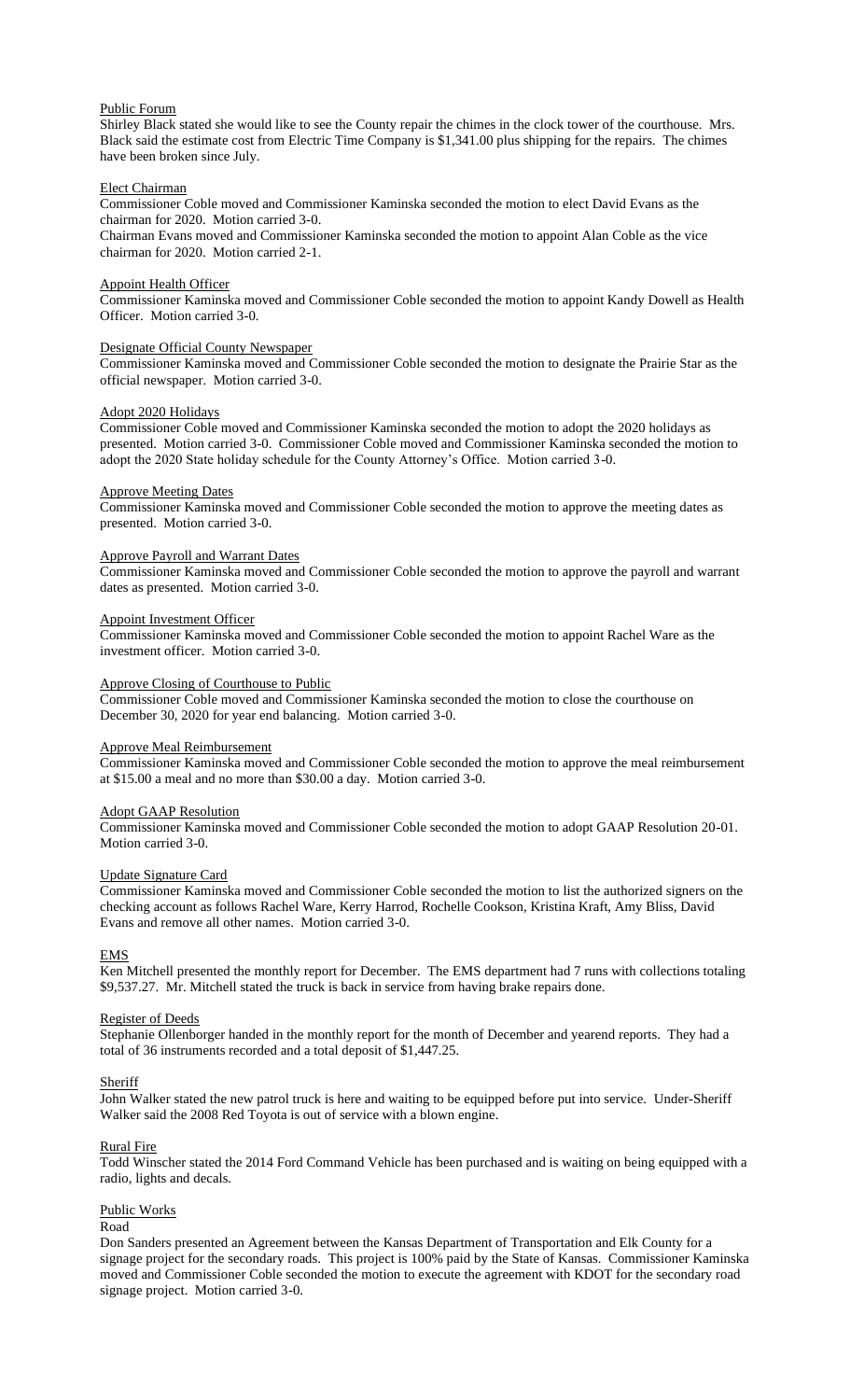Mr. Sanders would like to purchase a new skid steer to replace the old one in the near future. Foley Equipment and Murphy Tractor are both scheduled to bring one down to try. Maintenance

Don Sanders stated the 25<sup>th</sup> annual inspection of the landfill has been reported and everything looks to be okay. There should be one more inspection due at the 30-year mark and then the County should be through with it. The contractor that was to repair the 2<sup>nd</sup> floor AC has backed out. Carlson's agreed to do the repair work at the same price.

Recycling

A shipment of cardboard will be ready to go on Thursday. The cylinders on the forklift will be pulled and repacked to try to stop the leaking.

#### **Treasurer**

Rachel Ware stated she will be attending three conferences this year. The legislative meeting February 5-7 will be held in Topeka. The KCTA meeting June 10-12 will be held in Salina and the KCTA meeting September 9-11 will be held in Overland Park.

### County Counselor

Paul Dean stated the road easement to the Judy Ranch has not been finalized yet. Mr. Dean will touch base with the parties involved.

Mr. Dean will also reach out to Mr. Calvin regarding his fencing issue.

#### County Clerk

Kerry Harrod presented the Network & PC Prepaid Support Contract from Advantage Computer. The Commission would like to know how much the County spent on this service in 2019. Ms. Harrod will research this and present it at the next meeting.

#### Clock Tower Chimes

Commissioner Kaminska moved and Chairman Evans seconded the motion to repair the courthouse clock tower chimes at a price of \$1,341.00 plus shipping and handling with the Electric Time Company Inc. Motion carried 2-1.

### ROZ Resolution 20-02

Commissioner Kaminska moved and Commissioner Coble seconded the motion to sign and adopt the ROZ Resolution 20-02. Motion carried 3-0.

#### Northeast Tower Radio Reprogramming

A discussion was had regarding who would be paying for the radio reprogramming. This will be further discussed at the next meeting.

### Proclamation for Isaiahh Loudermilk Day

Isaiahh Loudermilk is an Elk County native and graduate of West Elk High School. Mr. Loudermilk has recently represented his Elk County Community by his participation in the January 1, 2020 Rose Bowl as a defensive end for the Wisconsin Badgers Football Team. It is important to recognize the accomplishments of our local youth. Commissioner Kaminska moved and Commissioner Coble seconded the motion to proclaim January 17, 2020 as Isaiahh Loudermilk Day in Elk County in recognition of his participation in the 2020 Rose Bowl. Commissioner Kaminska will present a framed proclamation to Mr. Loudermilk on Thursday, January 16, 2020 during West Elk's assembly.

#### Executive Session 2:35 p.m.

Commissioner Coble moved and Commissioner Kaminska seconded the motion to go into executive session for 10 – minutes to discuss legal matters with Paul Dean present. Motion carried 3-0.

Back in session 2:45 p.m. No action taken.

### **Abatements**

Commissioner Coble moved and Commissioner Kaminska seconded the motion to approve abatements RE19-54, 19-55, 20-01,20-02, 20-03, 20-04, 20-06, 20-07, 20-08,20-09, 20-10, 20-11, 20-12, and PP20-05. Motion carried 3-  $\overline{0}$ .

#### Warrants

## The warrant fund totals are as follows:

County General \$39,093.51, Ambulance \$2,945.55, Election \$761.89, Employee Benefits \$21,373.00, Fire Equipment Reserve \$735.55, Rural Fire District Trust \$8,788.91, Health \$812.72, Road \$26,233.31, Special Bridge \$3,650.00, Special Liability \$29,773.00, Noxious Weed \$1,415.25, Kansas 911 \$524.83. Commissioner Coble moved and Commissioner Kaminska seconded the motion to pay the warrants in the amount of \$136,107.52. Motion carried 3-0. Commissioner Coble moved and Commissioner Kaminska seconded the motion to approve the warrant for the 2019 Toyota Tundra for the Sheriff's Office in the amount of \$38,976.00. Motion carried 3-0.

#### Payroll

Commissioner Kaminska moved and Commissioner Coble seconded the motion to approve payroll in the amount of \$204,301.45. Motion carried 3-0.